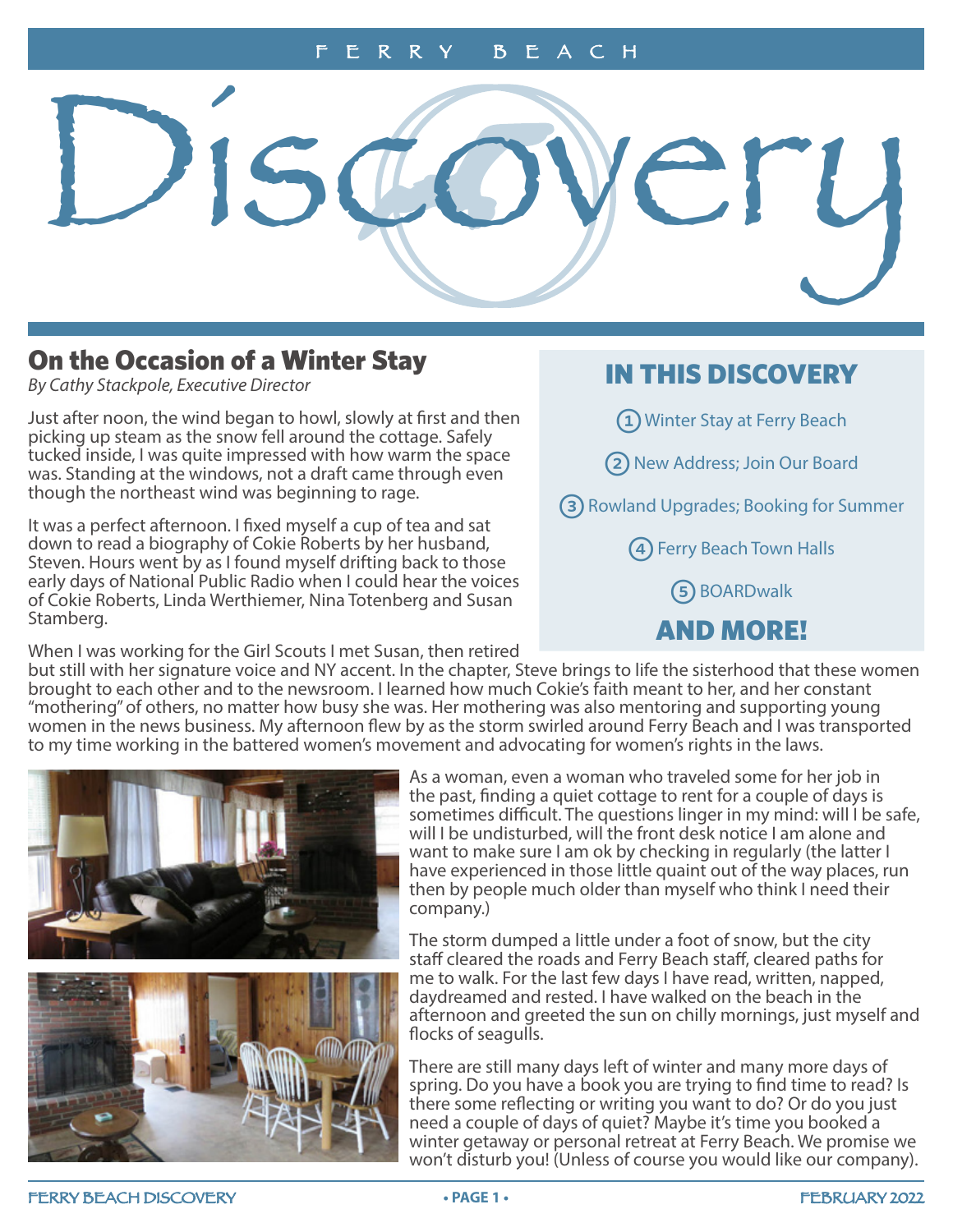# <span id="page-1-0"></span>Our Address is Changing! Don't Worry - We Aren't Moving.

Our address will be changing. **Morris Ave will be renamed to Boardwalk Drive by the city of Saco on April 1st, 2022**. Please update your records. Our Mailing Address will change from 5 Morris Ave to 5 Boardwalk Drive, Saco, ME 04072. Our main office will be in the same location it always has been.

# Key Address Locations at Ferry Beach

**Main Office & Mailing Address:** Morris Building, 5 Boardwalk Drive

**Off-Season Registration Office:** Kelley Building, 8 Boardwalk Drive

**Summer Registration Office:** Quillen Building, 21 Ferry Park Ave

Consumer GPS products may not update immediately – Please be cognizant of this change on your future visits.





# Welcome to The Team Lisa

Ferry Beach is happy to welcome Lisa LaCroix to our team. Lisa has been hired as the Assistant Director at Ferry Beach and will be handling all of our operational needs.

Lisa was born and raised in Maine and attended the University of Southern Maine where she earned her degree in communication and marketing. Prior to joining Ferry Beach Lisa was a salon manager and wedding coordinator. She has experience in event planning and has served on the planning committee of the Red Cross.

When she's not working, Lisa enjoys traveling and meeting new people. She likes to hike and go camping, and when it's not beach weather she enjoys going to the mountains to ski. Lisa loves spending time with her friends & family, and always enjoys time spent being an aunt to her niece and nephews!

Lisa believes this is an exciting time to be part of the Ferry Beach family, and is looking forward to meeting more of the welcoming people that call this community home!

## Want to be Considered for a Board Position at Ferry Beach? Do you want to help vision and support the direction of Ferry Beach by taking a role in our organization's governance? Ferry Beach is recruiting prospects for board positions this year. Each June, at our annual meeting we elect new board members who serve for a 3-year term. New board members are paired with currently serving members and given an orientation to help get acquainted with governance issues. This year, we are looking specifically for people who have a financial background and are good with numbers. This individual may eventually step into our Treasurer position on the board. We are also looking for individuals who have contacts in the New England area to help us build the resources we need as an organization. Board members are asked to financially contribute to Ferry Beach at the level comfortable for them. The Board meets four times in person throughout the year and has several online meetings through Zoom. Our annual board retreat is the last weekend in January and is mandatory for all board members to attend in person. Interested? Visit [ferrybeach.org/board-interest](http://www.ferrybeach.org/board-interest) to let us know. You will be contacted by someone from the nominating committee. . . . . . . . .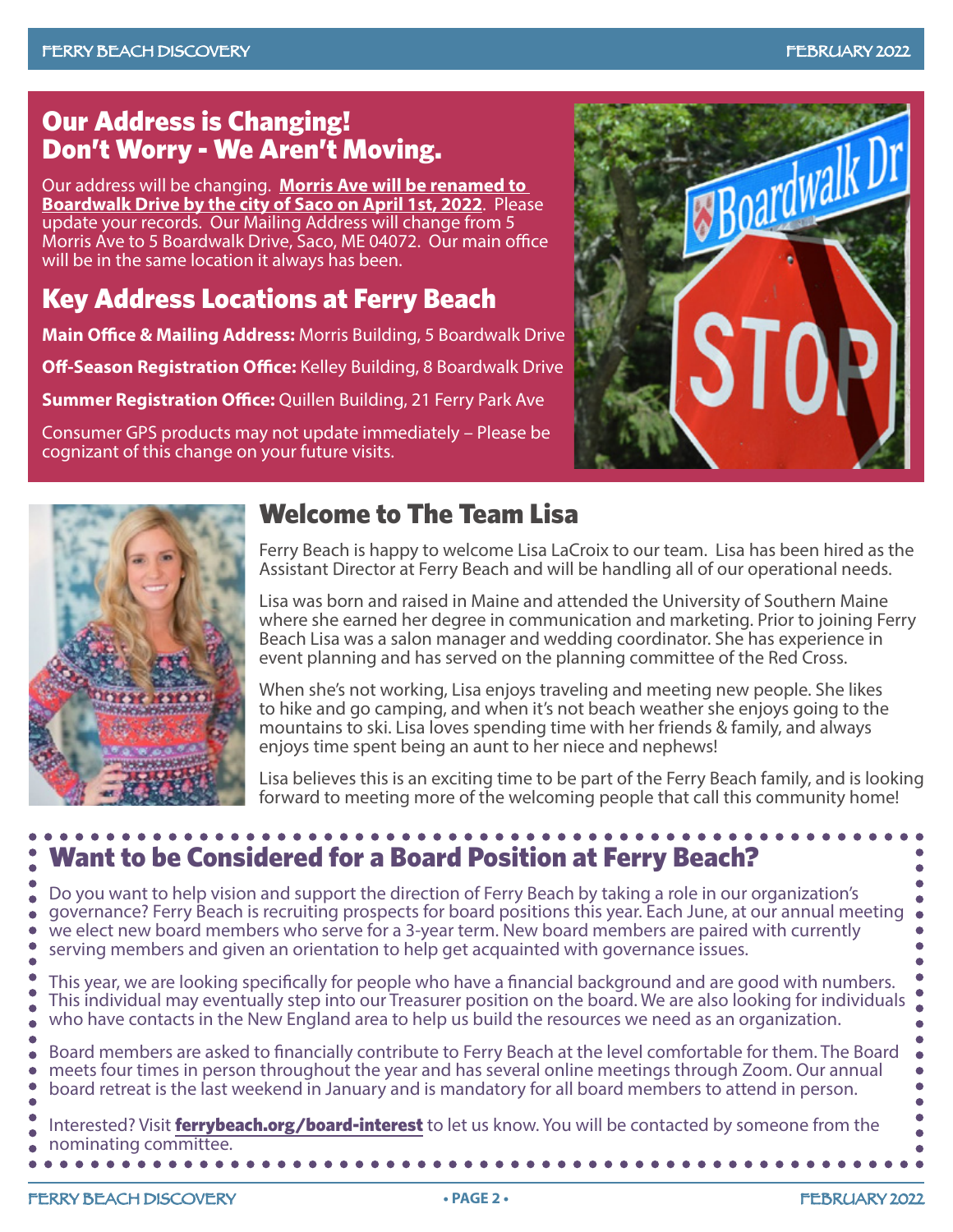# <span id="page-2-0"></span>Upgrades in Rowland Hall

Over the last couple years, we have been raising money to improve Rowland Hall and have been making upgrades that have been more utility in nature with those funds. We have installed heat pumps on the first floor, replaced the roof, updated wiring, run ethernet added wi-fi hotspots, and insulated under the building, among many other things. Most of this has gone unnoticed but is critical to the overall goal. Over the winter season, we are working diligently to improve the interior look and feel of the space. We want Rowland Hall to feel open and warm, but beachy and modern. Paint goes a long way, which we are doing, but we have also installed new lights, lowered ceilings in spaces where that is possible, and will soon be installing carpeting and adding decoration.

We hope Rowland Hall will become much more welcoming to our guests and help Ferry Beach attract new groups and events in the off season. Rowland is the perfect space for conferences and groups to gather and will help Ferry Beach with our goal of becoming a year-round destination for programs in the arts & culture, education, spirituality, sustainability, personal growth and justice & action.

If you would like to help us with additional funds to improve the interior spaces you can donate at [ferrybeach.org/rowland](http://www.ferrybeach.org/rowland) or send a check and indicate the funds are for the Rowland Upgrades.





# Time Now to Book Your Summer Travel

It is now time to book your reservations for this summer's conference season. Guests who make their reservations and pay in full by March 15th will receive a coupon for a free medium ice cream cone from the Ferry Beach Store that can be used during the week reserved. Each reservation will receive one coupon per full conference registration under their reservation. Example: A family of five who purchases five conference tickets will receive five coupons. An individual with one full conference ticket would receive a single coupon. A full conference ticket refers to a conference fee with a full meal plan paid in full for the entire length of the event. Any adjusted conference tickets do not qualify: a-la-carte meals instead of meal plan, facility use tickets, prorated tickets for shorter stays, or free tickets for children under 8.

We have updated our online booking process so it is simpler and easier to use. Simply access your programs landing page (A list of all programs is located at **[www.ferrybeach.org/schedule](http://www.ferrybeach.org/schedule)**) and click on the Book Now button that appears in the yellow bar at the top of the page. You will be directed to our booking system which will show you all the available lodging for the dates of your conference. When you have made your selection, you will be provided a list of items to add to your reservation including things like linens, lobsters and memberships. Additionally, you will be able to select how many conference registrations you wish to add to your reservation. When you are finished simply check-out!

If you have any questions about how to register, or wish to do so by phone, call 207-282-4489 x1 and speak with someone in our registration team.





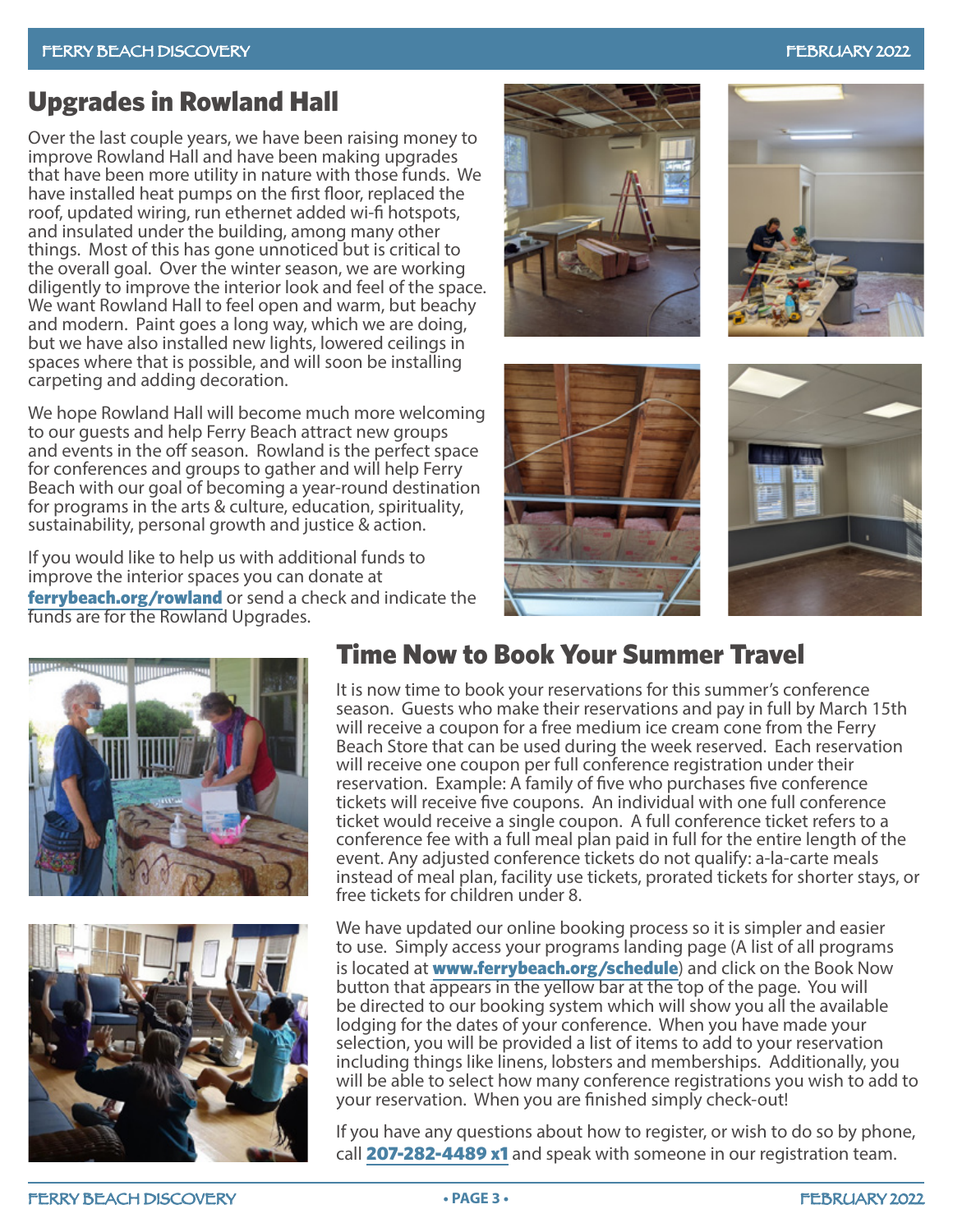# <span id="page-3-0"></span>Online Town Hall Meetings

On February 9th, Ferry Beach hosted our first online Town Hall of 2022. We were happily joined by staff, board and several members who participated in a fun activity together by creating and sharing Haiku poems, some of which are highlighted on this page. We spent time sharing our ideas and dreams of what we can do to improve our space at Ferry Beach. After a little over an hour the meeting ended. If you didn't happen to join us at this meeting, plan to join us at one of our other scheduled town halls in the coming months.



At our second Town Hall, March 8th at 6:30pm, we will share a photograph or a drawing about our experiences at Ferry Beach. It is Women's History month, so you could narrow your ideas down by thinking about women who helped enhance your experience at Ferry Beach.

We'll also talk about program content: ideas you have for workshops you would like to see us offer either online or in person. Come prepared with a resource person we can contact.

Our last scheduled Town Hall before summer will be on April 9th at 9:00am and focus on democracy in our organization and in our world. Come prepared to share a quick story, in addition to voting, about how you are contributing to our democracy in the US.



Learn about upcoming town halls and register for the next one at [ferrybeach.org/town-hall-meetings](http://www.ferrybeach.org/town-hall-meetings)

From our porch rocker we watch the gulls prepare for one more lobster night  $\sim$  Leah Goat Challenges arise Universal love responds No one lacks a tas<sup>k</sup> ~ Ron Willett Raise the rainbow flags on Quillen porch history flapping in the wind ~ Leah Goat Pine sand embracing Wind waves water rushing in Memories of love ~ Marty Burgess Update Grove campground Modern bathrooms and showers Camping at the Beach! ~ Carol & Jim Peale Evening light coming from DeWolfe All breathe easily after a great day Sleep comes so easily. ~ Paul Provencher Lets raise the money to build and improve our space What can we create  $\sim$  Brian Johnson Snow then rain then snow Makes slippery, such mess, spring, can you come now ~ Cathy Stackpole

Ocean now retreats The jetty the city defeats Saco Bay returns ~ Brian Johnson

Waves crash, stars glitter energy and spirit dance Let's make something new! ~ Pam Emery

ferrybeach.org  $7111$ ferrybeach.org

ferrybeach.org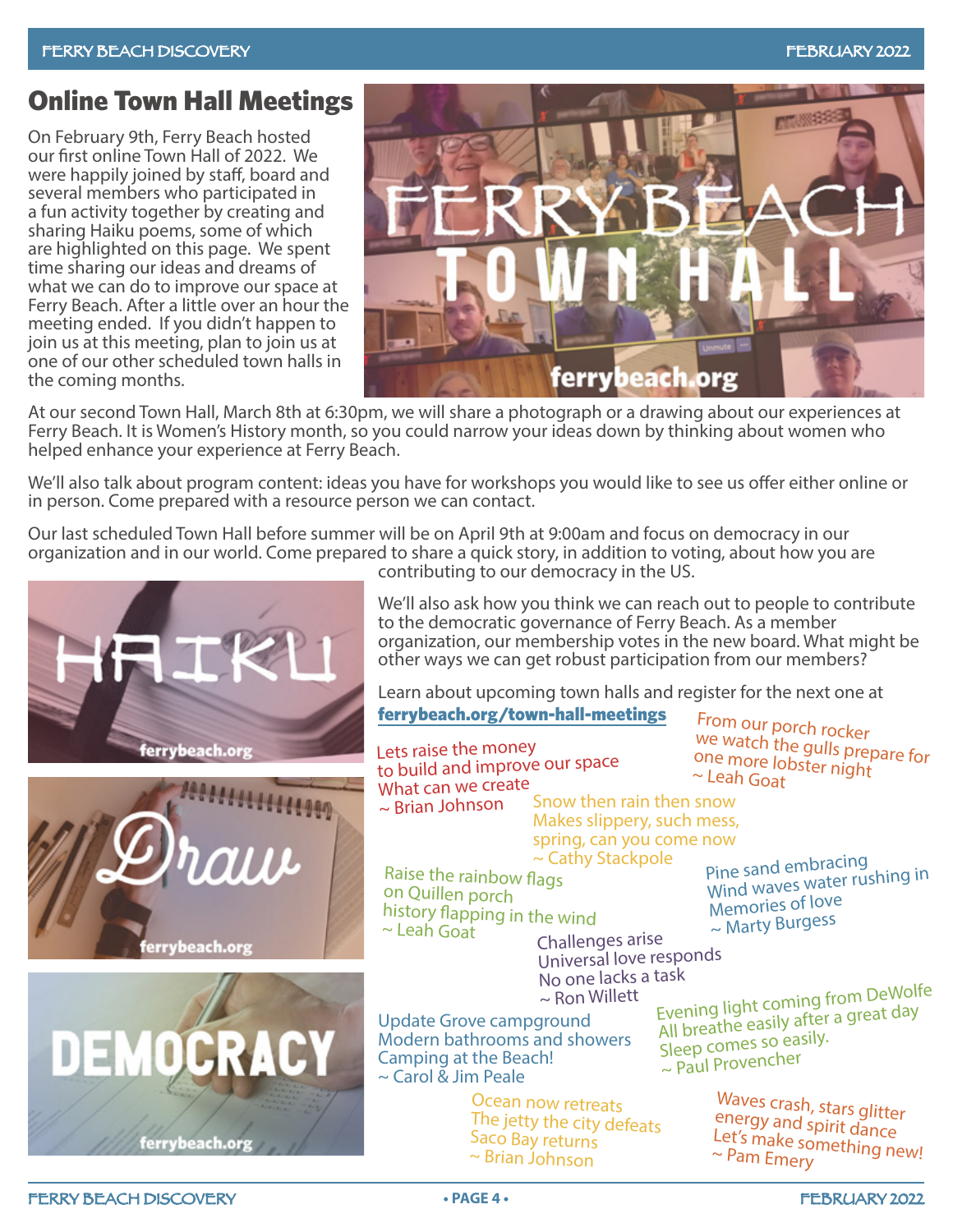# <span id="page-4-0"></span>**BOARDwalk**

*by Alan Shepard, 1st Term Board Member (2020-2023)*

I lived in Kennebunk for over 30 years where I raised my family and had a business. When I purchased a home in Camp Ellis five years ago, it was to be close to the Saco River to chase striped bass. I had never heard of Ferry Beach Retreat and Conference Center.

My first summer I rode my bike everywhere, and when I first rode through Ferry Beach and saw the kids running around I thought it was some sort of religious camp. One Saturday afternoon, I heard some noise and rode my bike over to see a Gayla parade heading across Seaside Avenue towards the grove. At that moment I knew Ferry Beach was a special place.

To this day I ride my bike through the property several times a week just to get a little feel good from the energy floating about. On one of these ride bys I ran into Marty, who I knew a little from his work as a saint among men. I then became more engaged at Ferry Beach, and my inability to say no to Marty has placed me on the Board.

I have fully enjoyed this experience and now have a vested interest in seeing Ferry Beach succeed, as I will always want it as a good neighbor.

When I attended some early meetings, I was very surprised to learn that Ferry Beach has survived as a non-profit, with a very limited endowment. I could not understand how there could be so many buildings initially built and maintained without an endowment supporting it.

The answer is 121 years of squeaking by.

Another way of describing this is "resilience". It is about adaptation and change.

Non profit boards spend hours defining and redefining its mission.

Covid has been a reset for many and certainly for Ferry Beach. The future at Ferry Beach is not certain, and it will depend on getting the full support of those who have fallen in love with the place, and finding other groups - other people, to do the same.

As a non-profit, we have to grow. We need to generate more revenue for quality programming, and for the support of capital needs through fundraising and **[growing the endowment.](https://connect.clickandpledge.com/w/Form/54f4780b-5ad8-48ca-a93a-24910456a4b5)** 

If you are reading this, you are in all likelihood part of the infatuated group. We need your support and ideas to grow these numbers, and keep this property forever in the hands of the good souls on this planet: those who are kind, generous and accepting, and love the beach and a good bonfire.